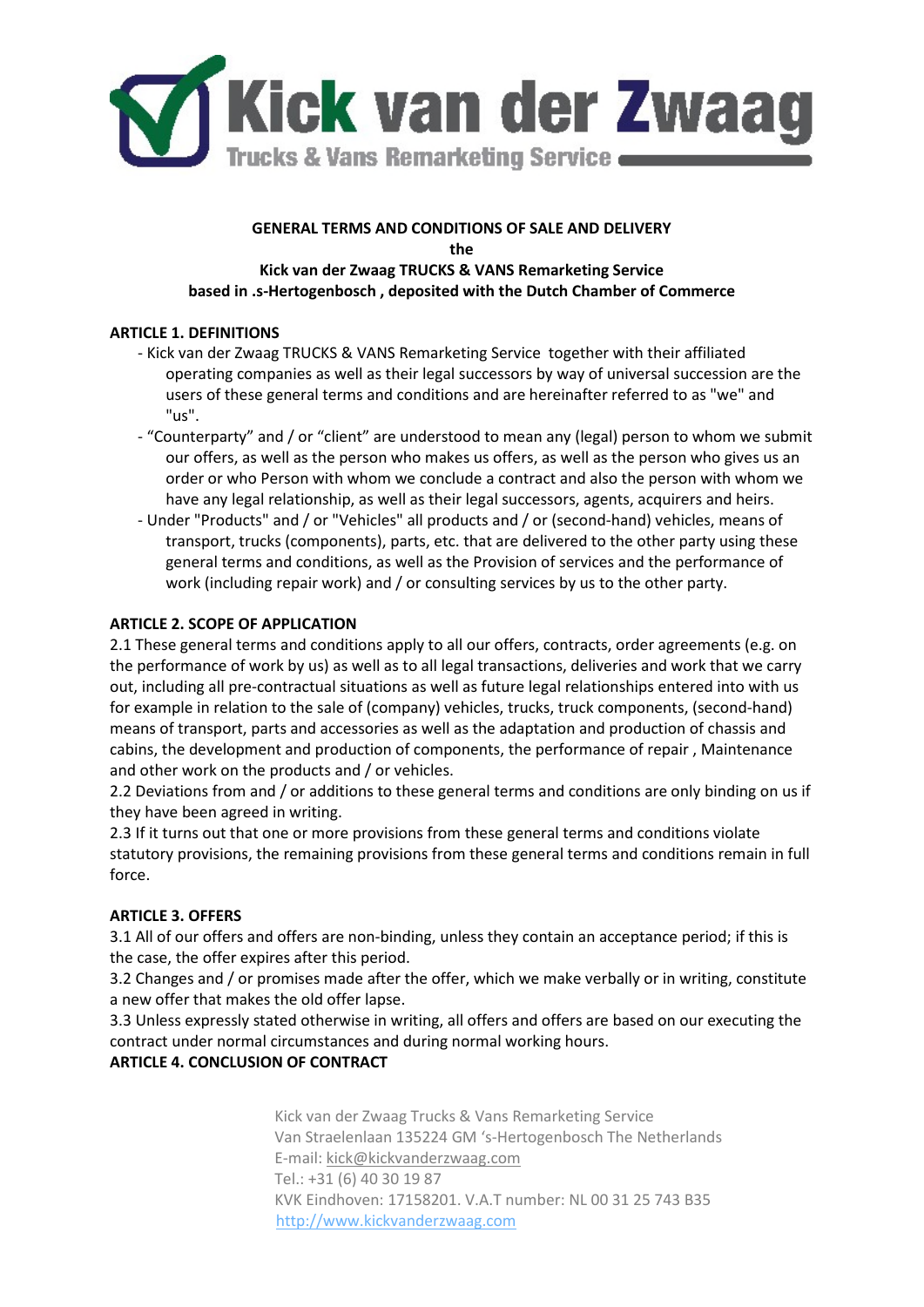

4.1 The written contract is concluded: if we submit a non-binding offer, at the point in time at which we receive a written acceptance of this offer; and if the other party submits an offer and / or places an order, at the time at which we accept the offer and / or the order or when we start executing the order.

4.2 If our offer is irrevocable, the contract will be concluded at the point in time at which we receive an acceptance of this offer from the other party within the period set by us.

4.3 If an acceptance declared by the other party deviates from the offer, this is considered a new offer by the other party and a rejection of our entire offer; this also applies if the assumption only deviates in minor points.

4.4 In the case of agreements, changes and / or promises that our employees, representatives, salespeople or other intermediaries have made, carried out or declared verbally or in writing after the conclusion of the contract, are only binding if we confirm them in writing to the other party.

## **ARTICLE 5. DATA AND INFORMATION**

5.1 We are only obliged to (further) execute the order if the other party has provided all the data and information requested by us in the form and in the manner that we have specified. Additional costs that arise from the fact that the other party does not provide the requested data and information, or not in a timely manner or properly, shall be borne by the other party.

5.2 The other party is obliged to inform us immediately about facts and circumstances that may be of importance in connection with the execution of the contract.

5.3 The other party is responsible for the accuracy, completeness and reliability of the data and information provided to us by the other party or on their behalf.

### **ARTICLE 6. EXECUTION OF THE ORDER**

6.1 We determine how and by whom the order is carried out, but we take into account the wishes expressed by the client as much as possible.

6.2 We will perform the work to the best of our ability and with the greatest care; however, we cannot vouch for the attainment of any desired result.

6.3 Deadlines within which the work must be completed only represent extreme deadlines if this has been agreed in writing.

6.4 Unless it is certain that the execution is permanently impossible, the client cannot dissolve the contract due to the expiry of the deadline, unless we do not or not completely execute the contract within a reasonable grace period set in writing after the agreed delivery period has expired.

### **ARTICLE 7. PRICES**

7.1 The prices quoted by us are net prices and do not include sales tax and other government taxes and / or third-party charges incurred for the sale and / or delivery and / or execution of the contract and are based on a delivery from our branch, unless in writing otherwise agreed.

7.2 The prices quoted by us are in EUR or another currency approved by us; Any exchange rate differences shall be borne by the other party, unless otherwise agreed in writing.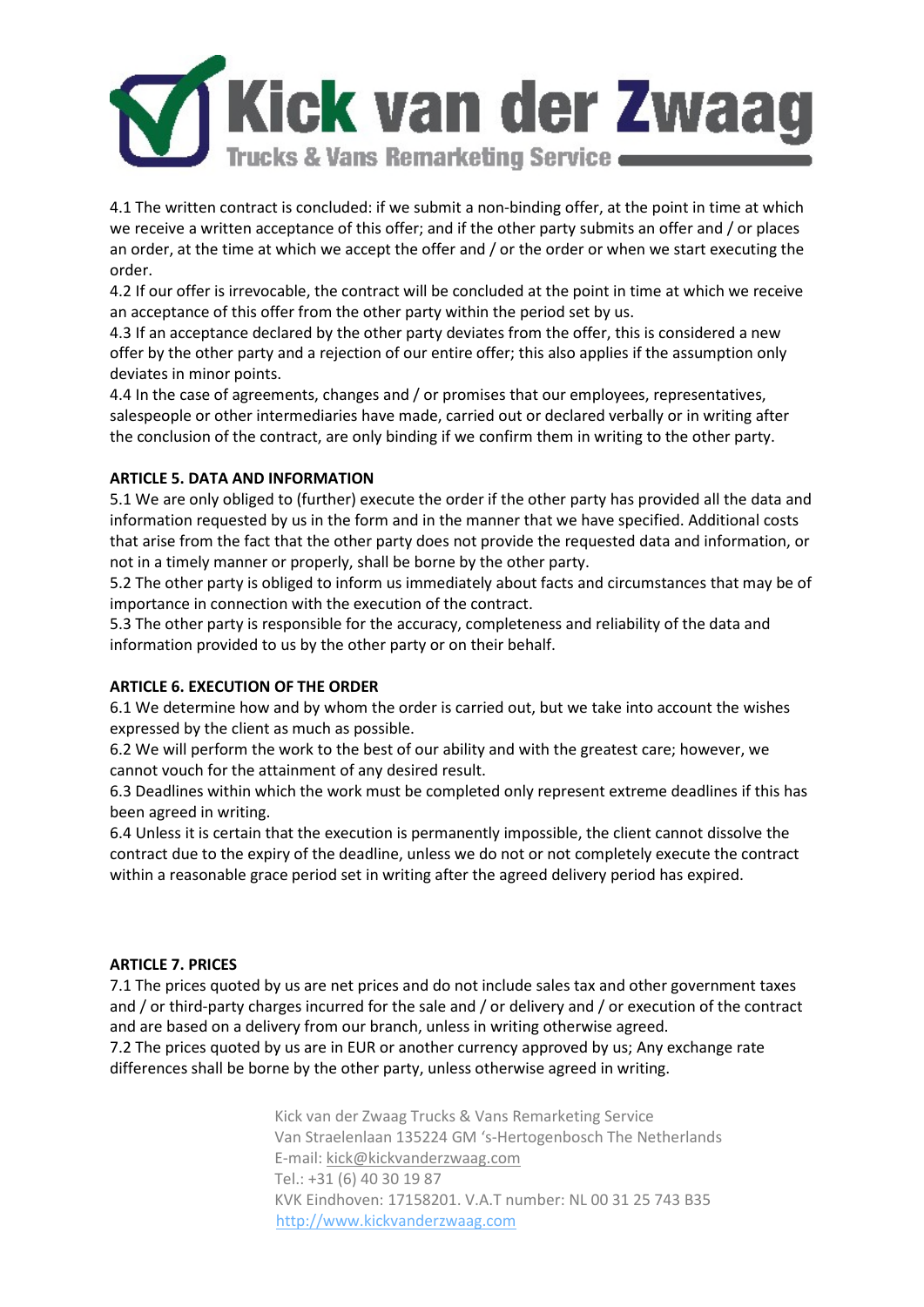

7.3 The prices quoted by us are based on the current prices and specifications applicable at the time the contract is concluded and on an execution of the contract under normal circumstances.

7.4 In the event that one or more price-determining factors and / or statutory charges, including wages, contributions, materials and rate changes, increase after the conclusion of the contract, we reserve the right to charge the other party a proportionate price increase.

7.5 Article 7.4 also applies if the changes in the price-determining factors mentioned there result from circumstances that were already known when the contract was concluded.

7.6 In the event that the application of article 7.4 leads to a price increase of 20% or more and the price increase is not required by law, the other party is entitled to terminate the contract by registered mail within one week after we have announced the price increase .

7.7 Unless expressly agreed otherwise in writing, delivery costs, service costs and costs for shipping etc. are never included in our price. Unless otherwise agreed in writing, workshop prices do not include the cost of materials and parts or any third party costs.

7.8 Price increases due to additions and / or changes to the contract are borne by the other party. 7.9 We shall invoice the other party for costs that arise because the other party has failed to enable the execution of the contract and / or that circumstances arise which are attributable to the other party and which result in costs for us.

### **ARTICLE 8. DELIVERY**

8.1 Delivery times are determined by mutual agreement, but delivery times and / or transfer dates specified by us are never considered to be the ultimate deadline, unless otherwise agreed in writing. In the event of late delivery and / or handover, we must be given notice of default in writing, granting a reasonable grace period. A reasonable grace period is in any case the period considered reasonable in the industry.

8.2 If we are not responsible for exceeding the delivery time, the other party is never entitled to compensation or a right to terminate the contract.

8.3 The specified delivery times and / or handover dates are based on the working conditions applicable at the time the contract is concluded and on timely delivery of the materials and / or parts ordered by us for the execution of the contract.

8.4 The other party is obliged to receive what has been delivered by us at the specified place of delivery; If it fails to do so, the other party will be invoiced for all resulting costs (including storage and storage costs) and damage in the amount of the tariff applicable on our premises or on site. 8.5 Delivery takes place from our branch.

## **ARTICLE 9. RISK**

9.1 The risk in relation to the products and vehicles sold is transferred from us to the other party at the time of delivery. If a vehicle is sold, the other party is obliged to insure the vehicle from the time of delivery.

9.2 Ownership of the products sold passes to the other party after delivery and after payment of the purchase price and all other amounts owed by the other party to us under the contract.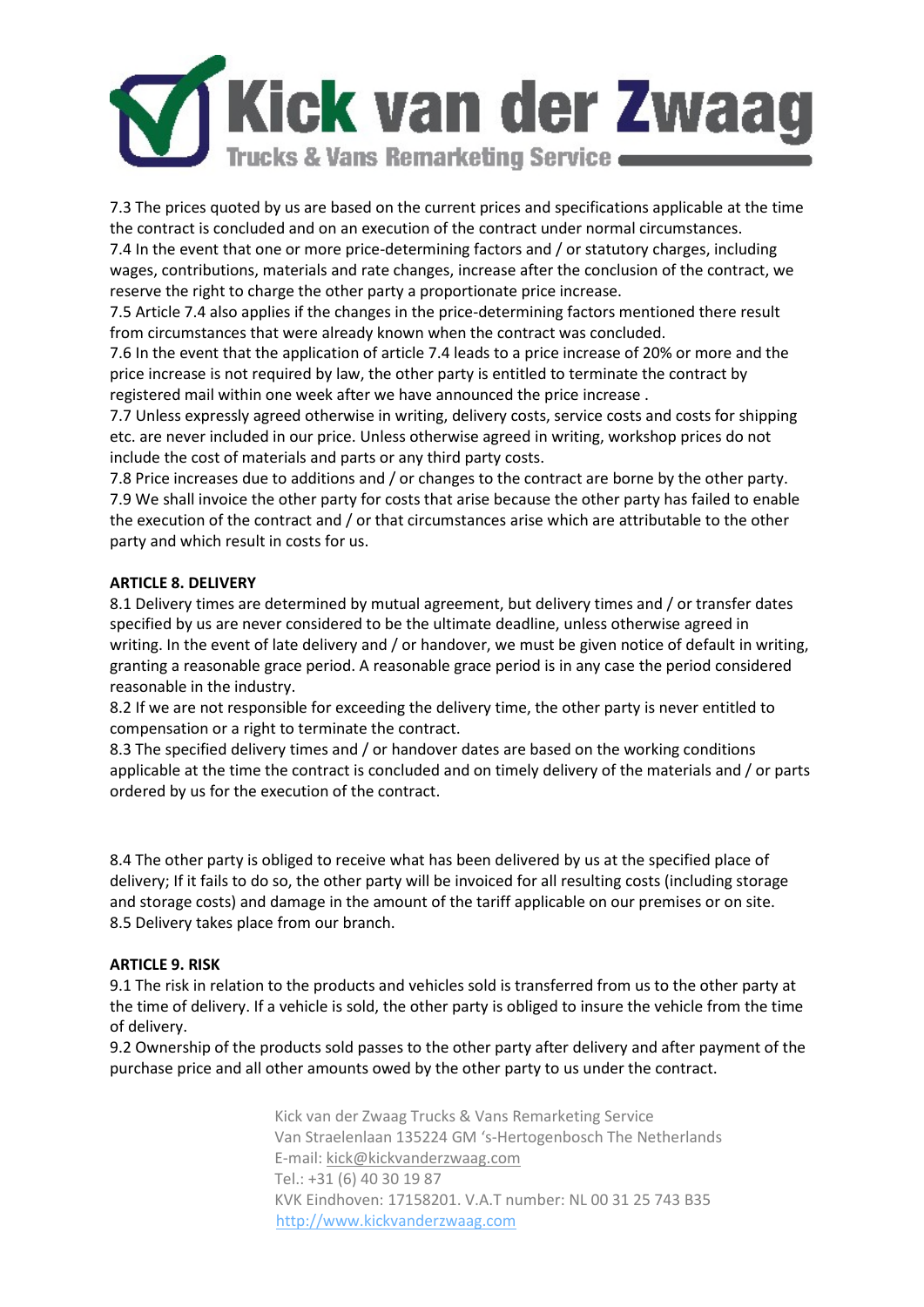

9.3 As long as ownership of a vehicle has not passed to the other party in accordance with paragraph 2 of this article after delivery has already taken place, the other party must take out liability insurance for the vehicle and maintain the insurance cover and the other party is not permitted to sell the vehicle, to encumber, pledge, rent, lend or otherwise make available to third parties or transfer to third parties as security. The other party has to hold us harmless in relation to third party claims regarding the vehicle for the period mentioned above.

## **ARTICLE 10. PAYMENT**

10.1 Unless otherwise agreed in writing, payment will be made at the time of delivery.

10.2 Offsetting against claims that the other party allegedly has against us is not permitted. 10.3 In the event of non-payment within the deadlines specified in Article 10.1, we reserve the right to increase the amount owed by the other party by the judicial and extrajudicial collection costs. The extrajudicial collection costs are hereby set at 15% of the amount owed, but at least at € 250. 10.4 Payments made by the other party are always made first on all interest and costs owed and then on the claims from the contract that have been open for the longest time; this also applies if the other party declares that the payment will be based on a different claim.

10.5 Any payment discounts agreed in writing expire if the payments are not received within the payment period agreed in more detail.

10.6 The other party is not entitled to refuse or suspend the fulfillment of its payment obligation due to alleged product defects or for any other reason.

10.7 In the event of liquidation, insolvency, bankruptcy or statutory deferral of payment by the other party, the claims are due immediately, regardless of the reason for them, at the expense of the other party.

10.8 We are entitled at any time to request an advance payment of the amount owed by the other party and / or to require that the other party, in order to secure the fulfillment of all its obligations, upon first request to provide sufficient security, including - but not limited to - an irrevocable and unconditional bank guarantee issued by a recognized banking institution and / or the creation of a lien and / or a surety and / or the issuing of a declaration of personal liability. If this security is not provided, we are entitled to suspend the execution of the contract or to dissolve the contract with immediate effect; this does not affect our right to terminate the contract under Article 16.

## **ARTICLE 11. PAYMENT**

11.1 Subject to mandatory legal provisions to the contrary, we are entitled to suspend our performance (which also includes future partial deliveries) if the other party does not meet one or more of its obligations or if we have good reasons for this assumption based on circumstances of which we are aware .

11.2 We can exercise a right of retention on all items of the other party to which the execution of the contract relates and which are de facto in our possession within the framework of the contract if the other party fulfills the obligations in connection with the execution of the contract or otherwise with the other party concluded contracts due to transactions that we have regularly concluded with the other party are not fully or partially fulfilled.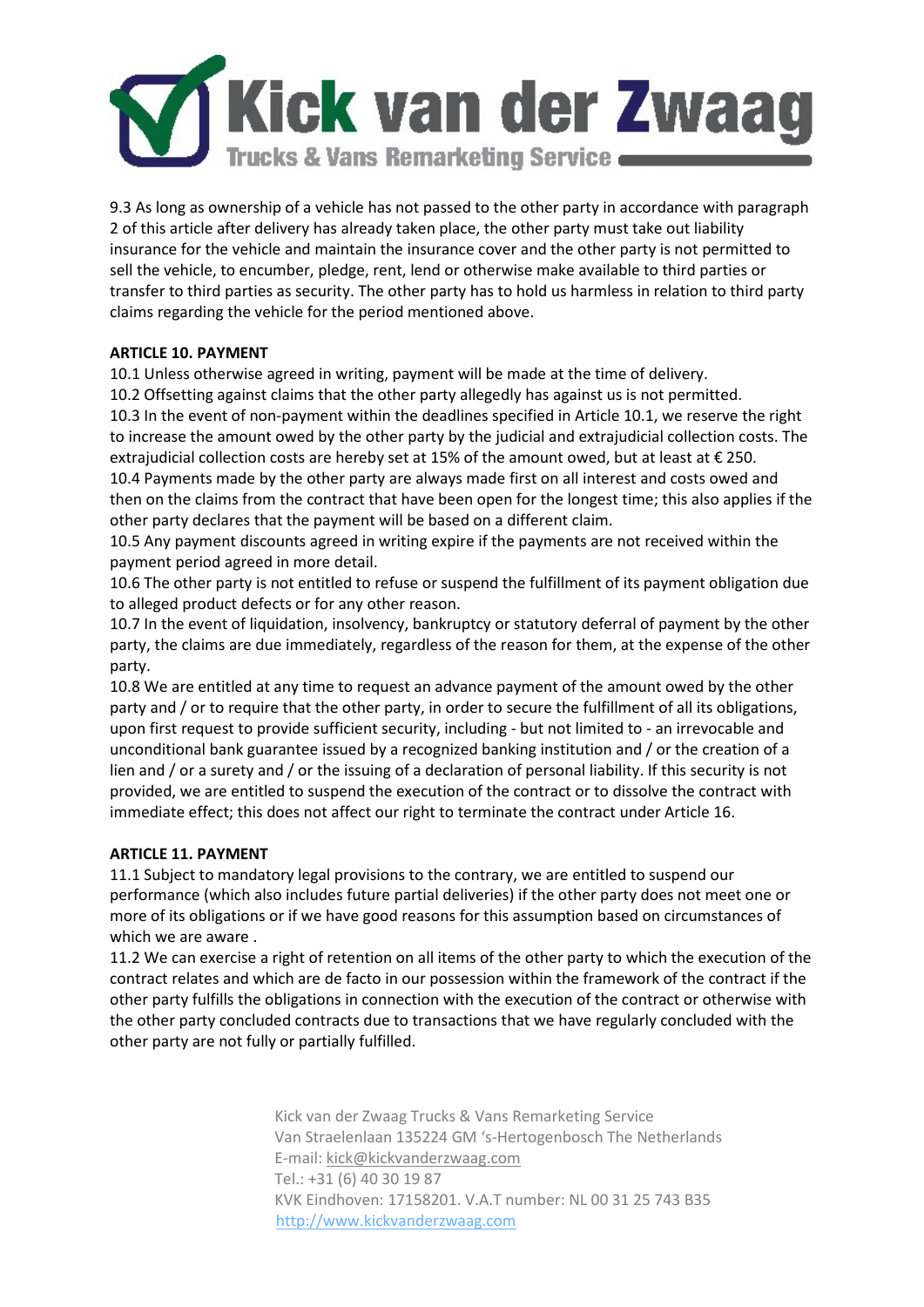

11.3 We are entitled to take recourse against the other party for the costs that we had to incur for the careful safekeeping of the items actually in our possession.

## **ARTICLE 12. WARRANTY AND NOTICE**

12.1 Exchanged parts and materials will only be made available to the other party if this has been expressly agreed in writing.

12.2 For new vehicles, new parts and new accessories, only the guarantees given by the manufacturer, importer and other suppliers apply.

12.3 A guarantee is only granted for used vehicles if and to the extent that this is expressly stated in the contract.

12.4 No guarantee is given for used parts and accessories.

12.5 Notwithstanding this, the guarantee for work that we have carried out by a third party as part of the execution of the contract is limited to the guarantee that we can assert ourselves against this third party.

12.6 Any warranty claims expire:

- if we are not given the opportunity to remedy the defects;
- if third parties have carried out work without prior notice or our consent;
- in the event of improper use of the vehicle, such as:
- use for purposes other than normal;
- overload;
- Use of incorrect fuels and oils;
- maintenance other than that prescribed by us or the manufacturer of the vehicle;
- Improper vehicle driving, use and / or maintenance;

- if changes have been made to the vehicle by the other party or on their behalf, unless these have been made in full in accordance with a recommendation made by us in writing or after obtaining our written consent.

12.7 The guarantee for work is limited to the fact that we carry out the work originally carried out again at our expense. The travel and / or transport costs that we have to spend in connection with the execution of guarantee services are borne by the other party.

12.8 The same guarantee applies to the guarantee work carried out on the basis of this article. 12.9 The following are excluded from the guarantee:

- emergency repairs;
- Defects in materials or parts that the other party has prescribed or made available;
- Defects based on drafts, drawings, constructions or working methods made available by the other party or on recommendations made by the other party;
- Deviations that are considered permissible or unavoidable in the industry with regard to the color or quality of the paint layer.

12.10 Any complaints with regard to vehicles delivered by us (including quality and / or dimensions) as well as with regard to work performed as well as with regard to invoice amounts must be made within 8 working days after receipt of the vehicle or after the work has been carried out or after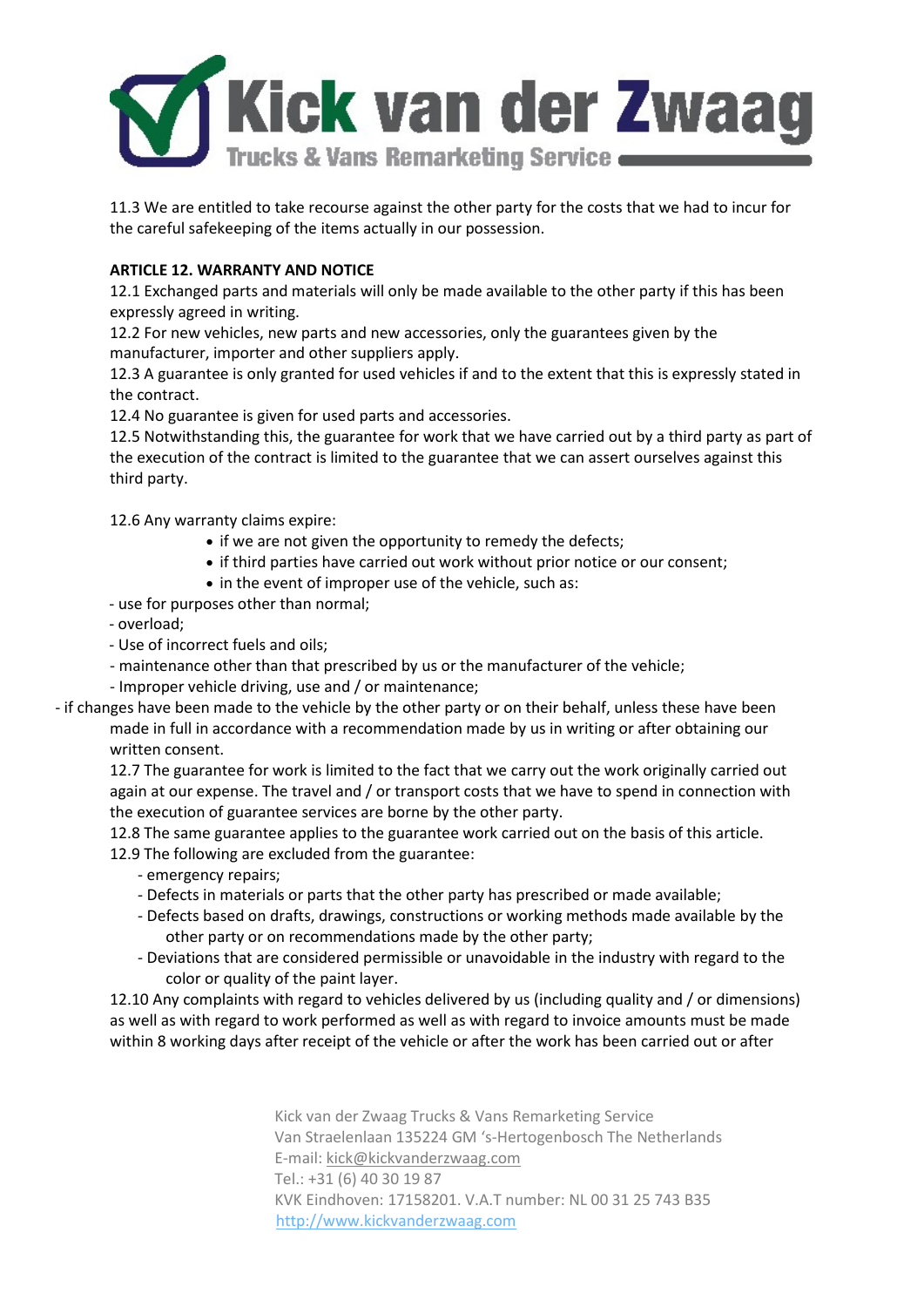

receipt of the The invoice has been submitted to us in writing, specifying the facts on which the complaint is based.

12.11 Minor deviations and differences in quality, number, size or processing as well as differences in the execution of the work cannot be the subject of a complaint.

12.12 Complaints in relation to certain products or certain work do not affect the obligations of the other party in relation to other products or parts of the contract. If we replace parts of a product or completely replace a product, the replaced (old) product becomes our property.

12.13 The complained about products can only be returned if we have given our written consent. Products that we have made to measure at the request of the other party cannot be returned unless we have agreed to this in writing. We reserve the right to invoice the other party for the return costs.

12.14 Complaints regarding defects will not be remedied if the products have been processed or these defects have not been reported within the above period.

12.15 After the complaint, we are to be given the opportunity to check the products; for this purpose the other party has to provide any cooperation. Complaints regarding products that we cannot control are not permitted.

12.16 The other party cannot invoke product defects as long as the other party has not yet fulfilled any obligation towards us that does not necessarily have to constitute immediate consideration.

## **ARTICLE 13. DETERMINATION OF DAMAGES**

13.1 If we have quantified the damage on behalf of the other party, the other party is obliged to reimburse us for all associated costs, unless the other party instructs us to repair the defect in question or the other party decides to purchase it based on the figure a new vehicle with us.

### **ARTICLE 14. SALE AND PAYMENT**

14.1 If the other party continues to use the vehicle to be traded in when selling a vehicle including a trade-in for a used vehicle, the other party is obliged to treat the vehicle with the necessary care. 14.2 The vehicle to be traded in only becomes our property when it is actually transferred into our sphere of control.

14.3 During the use referred to in paragraph 1 of this article, the other party bears the risk to the car as well as all costs, in particular in connection with maintenance and any damage, regardless of their cause, or as a result of the loss - including failure to deliver (the lack of ability for handing over) - the complete valid vehicle documents, such as the vehicle registration and registration documents as well as any other official documents.

14.4 If, in our opinion, the vehicle to be traded in is no longer in the same condition as it was at the time the contract was concluded at the time it actually came into our control, we are authorized to refuse the trade-in and to pay the agreed purchase price of the vehicle or to re-number the vehicle to be taken in payment and to use the value at this point in time.

14.5 If, in our opinion, the vehicle to be traded in has defects that could only be determined after the actual handover, but with regard to which, according to objective standards, it is clear that these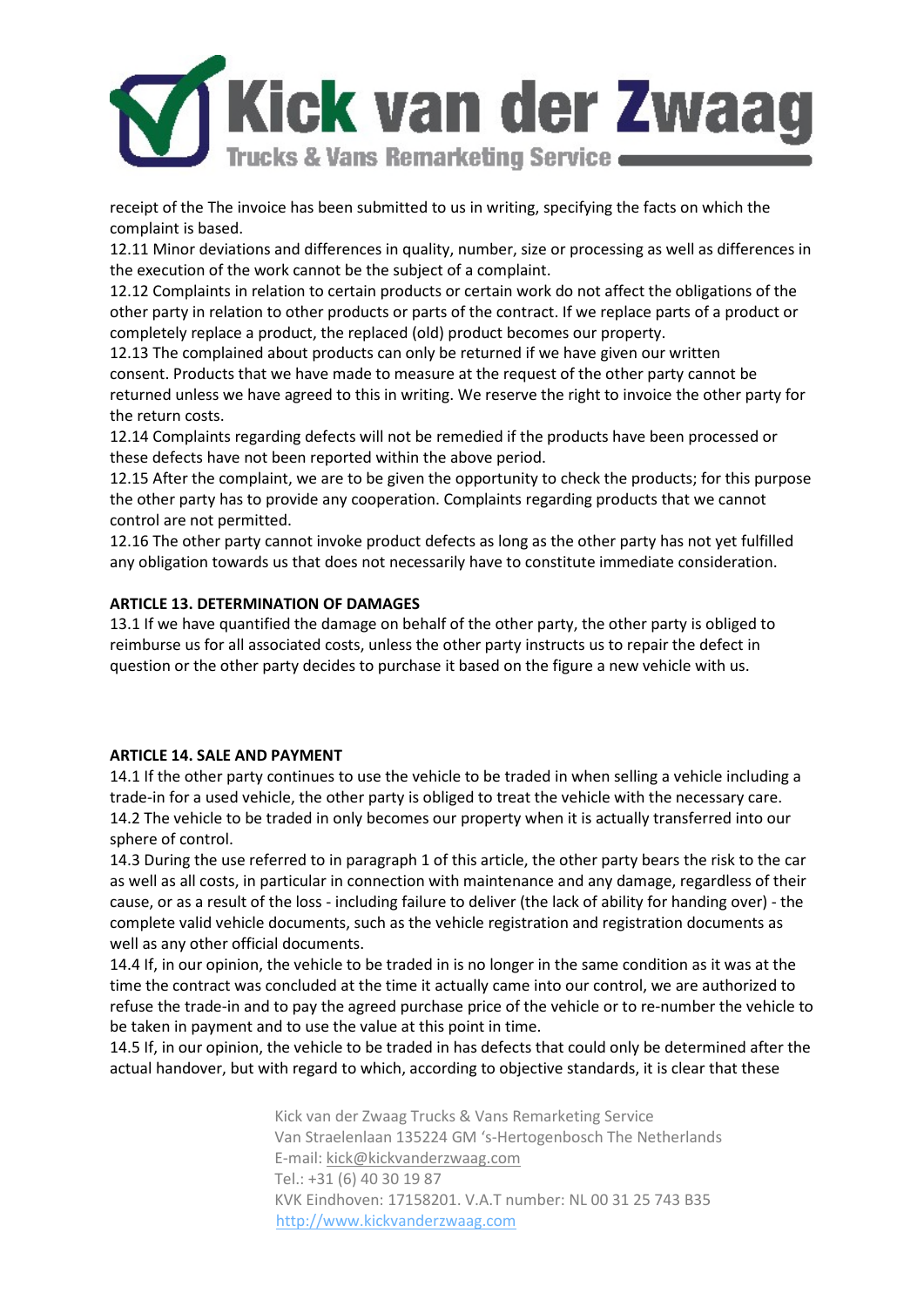

already existed at the time of the conclusion of the contract, the other party shall pay us the resulting damage replace. Damage is understood to mean a reduction in the stated value.

## **ARTICLE 15. RETENTION OF TITLE**

15.1 All goods delivered and still to be delivered remain the sole property of Kick van der Zwaag TRUCKS & VANS Remarketing Service until the other party has paid in full all claims that we have or will acquire against the other party, expressly including interest, extrajudicial and judicial costs. 15.2 As long as ownership of a vehicle has not passed to the other party in accordance with paragraph 1 of this article after delivery has already taken place, the other party must take out liability insurance for the vehicle and maintain insurance cover and is not permitted to sell the vehicle, to encumber, pledge, rent, lend or otherwise make available to third parties or transfer to third parties as security. The other party has to hold us harmless in relation to third party claims regarding the vehicle for the period mentioned above.

15.3 During the period mentioned in paragraph 2, the other party is obliged to return the products and / or the vehicles sold to us in good condition at our first request. If the other party violates its existing payment obligations towards us or if we have good reasons for this assumption, we are entitled to take back the products delivered by us under retention of title.

15.4 The other party is obliged to keep products delivered subject to retention of title with the necessary care and as recognizable property of us.

### **ARTICLE 16. DISSOLUTION**

16.1 If the other party does not fulfill any (payment) obligation from any contract concluded with us, does not fulfill it in a timely manner or does not fulfill it properly, as well as in the event of suspension of payment, application for deferment of payment, bankruptcy, administration or liquidation of the other party's company, we shall be in default without the other party and entitled to dissolve the contract or part of the contract without judicial involvement.

16.2 As a result of the dissolution, the mutual claims become due immediately. The other party is liable for any damage we incur, including, among other things, interest and lost profit.

16.3 If a case mentioned in paragraph 1 occurs and the other party enjoys an advantage that it would not have had had it been properly fulfilled, we are entitled to compensation for our damage in the amount of this advantage.

16.4 Unless otherwise stipulated in these general terms and conditions, counterparties waive the right to dissolve the contract concluded with us in full or in part (to have it dissolved).

16.5 We reserve the right to unilaterally dissolve the contract if there is a dispute about the product delivered.

## **ARTICLE 17. FORCE MAJEURE**

17.1 In the event that force majeure delays or prevents the execution of the contract, we are authorized to dissolve the contract in writing without being liable to pay compensation to the other party.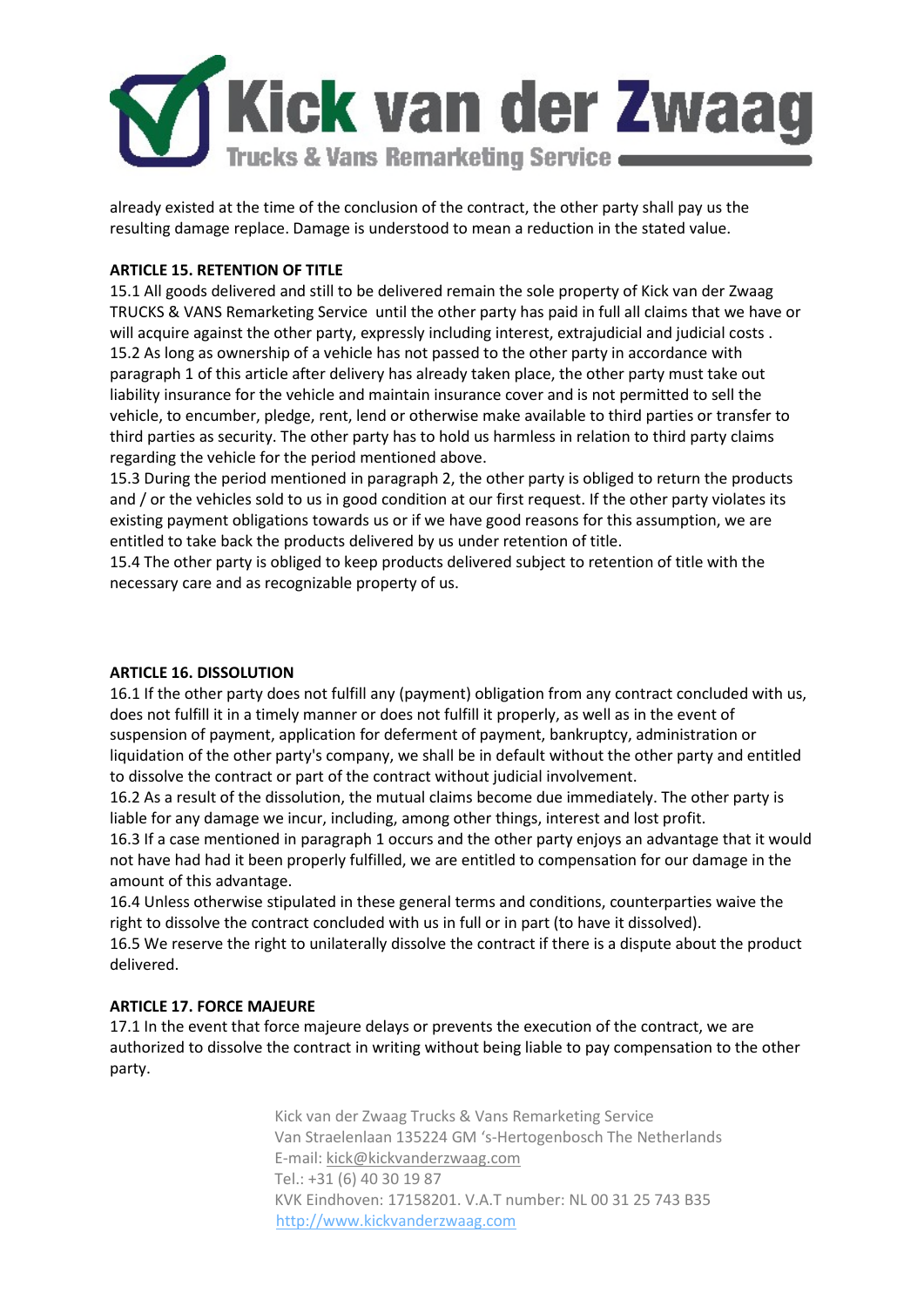

17.2 Force majeure on our part is understood to mean, among other things, any circumstance that prevents or delays the normal execution of the contract without our intervention. Such a circumstance exists in any case:

- if the production or delivery of a certain item stagnates;

- if we have sold a vehicle that is still to be trade-in to the other party and this vehicle cannot be delivered to the other party due to circumstances that cannot be attributed to us;
- In the event of loss, damage and / or delay during and due to the transport, extreme sickness-related absences of employees, actions / measures in the customs area, including (temporary) cordoning off certain geographical areas, fire, theft and other serious disruptions in our company or at ours Supplier
- In the event that the manufacturer, importer or supplier makes modifications or (design-related) changes to a product, we reserve the right to deliver the modified product, provided that the modified product has at least the normal functional properties as the original product as well as the special usage properties that we and the other party have agreed in writing.

### **ARTICLE 18. LIABILITY**

18.1 Except in the case of intent, our liability is limited to our warranty obligations as described in Article 13 and we will not be liable for any damage, regardless of whether the claim is based on a contract with us, tort or any other reason.

18.2 Should we be liable for damage, this liability is always limited to direct property damage or personal damage and our liability never extends to any operational damage or other consequential damage, including lost revenue.

18.3 Insofar as it is judicially determined that we are liable on the basis of this contract or for any other reason, our liability also applies to the price at which the other party bought the product or to an amount that the other party paid for the order but limited to a maximum of the daily value of the vehicle in question.

18.4 In the event that a final judgment considers the provisions of Article 18.3 to be a disproportionate disadvantage, our liability for the damage and, at most, the amount against which we are insured or - in view of customary practice in the industry - has been reasonably insured would be limited. Claims for compensation in accordance with the above provisions must be reported to us within one month of the discovery of the damage; after this period has expired, any claim for damages expires.

18.5 If the other party is a consumer, the statutory provisions apply to our liability.

18.6 The other party is obliged to indemnify or hold us harmless in relation to all third-party claims for compensation for damage and costs as well as the payment of interest for which we are not liable in relation to the other party under this article.

18.7 We are never liable for damage caused by work on the products that is not part of our normal work and is carried out by us for reasons of goodwill at the express request of the other party. This work is carried out at the expense and risk of the other party.

18.8 We will insure the risk of loss of or damage to the other party's items that we are holding for the duration of this custody. We are liable for the items handed over to us by the other party, regardless of the external cause, and regardless of whether the damage or loss occurs during the time in which